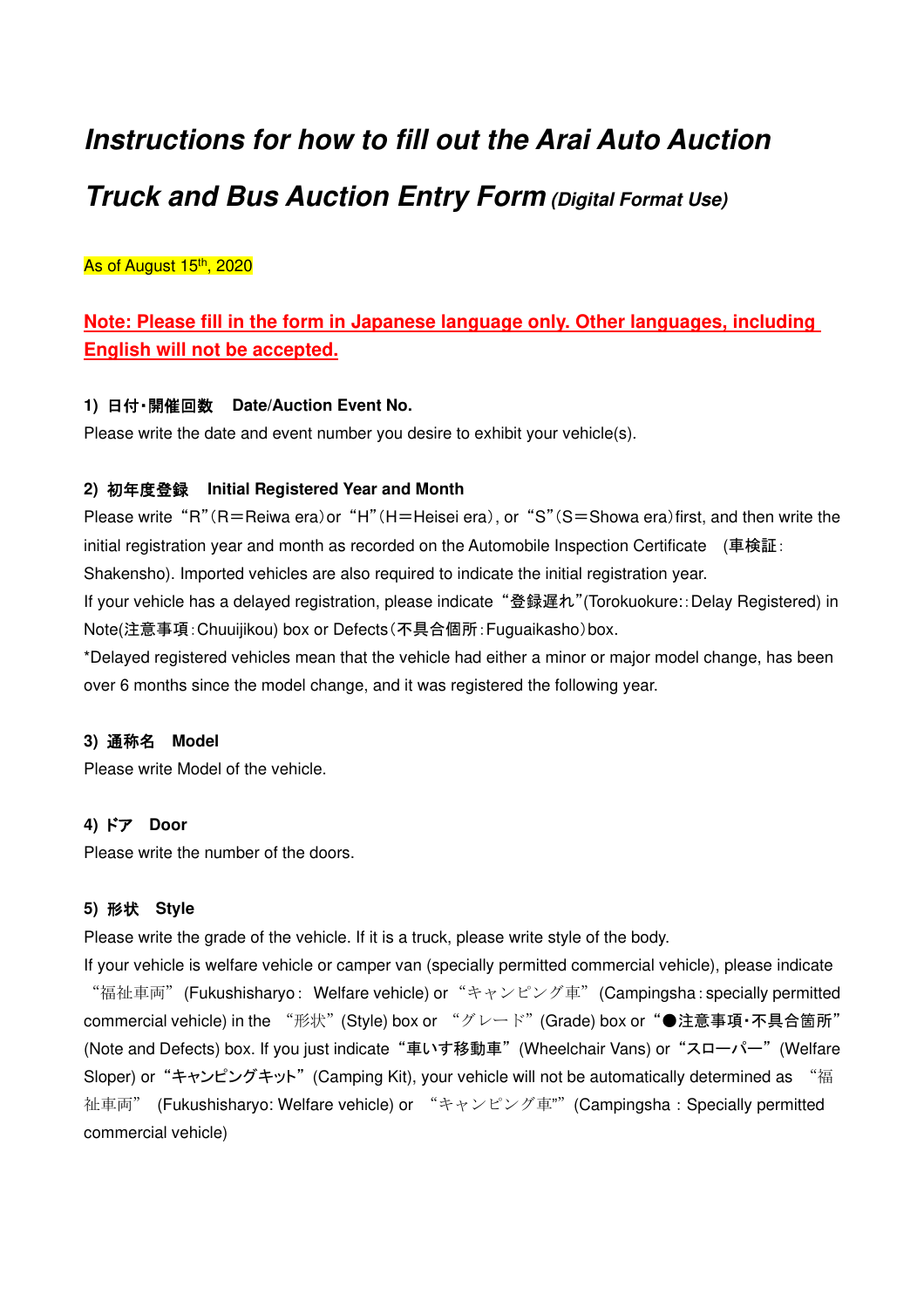#### **6)** 乗車定員 **Maximum Number of Passengers**

Please indicate the maximum number of passengers, as stated on the automobile inspection certificate in the "乗車定員数" (Joshateiinsu: maximum number of passengers) section.

#### **7)** 排気量 **Engine Displacement Volume**

Please write engine displacement volume in CC (cubic centimeter) as recorded on the Automobile Inspection Certificate in the "排気量"(Haikiryo: Engine Displacement Volume) section. To convert the number into CCs, multiply by 100 and round off to 3 digits.

#### **8)** 型式 **Type**

Indicate the type (型式:Katashiki) and the "排ガス規制区分"(Emission Control Division) exactly as it is written on the Automobile Inspection Certificate.

\*If there is indication of "改"(Revised) on type, you must indicate it in the "●注意事項・不具合箇所"(Note and Defects) box.

\*If there is no "型式指定番号・類別区分番号" (Type Specification Number and Classification Number) available, you must indicate it in the "●注意事項・不具合箇所"(Note and Defects) box as well.

#### **9)** 最大積載量 **Maximum Loading Capacity**

Indicate the maximum loading capacity as recorded on the Automobile Inspection Certificate in the Maximum Loading Capacity (最大積載量:Saidai Sekisairyou) section. Please write in Kilograms (kg)

#### **10)** 車両総重量 **Gross vehicle weight**

Indicate the gross vehicle weight as recorded on the Automobile Inspection Certificate in the Gross Vehicle Weight (車両積重量:Sharyo Soujyuuryo) section. Please write in Kilograms (kg)

## **11)** 登録番号 **Registration Number**

Please write the registration number as recorded on the Automobile Inspection Certificate and on the actual vehicle.

\*If your vehicle has deregistered, leave blank.

\*In the case of exhibiting a mini-car(軽:Kei) and you are submitting the number plate at a later time, indicate "ナンバー後日"(Nanba-gojitu: Later time number plate) in the"●注意事項・不具合箇所"(Note and Defects) box as well.

#### **12)** 車体番号 **Vehicle Identification Number**

Please indicate the vehicle identification number accurately as recorded on the Automobile Inspection Certificate and VIN plate on actual vehicle.

\*In case of authority stamping, please write "職権打刻"(Shokkendakoku: Authority Stamping) and indicate stamped number in the"●注意事項・不具合箇所"(Note and Defects)box. Please also write the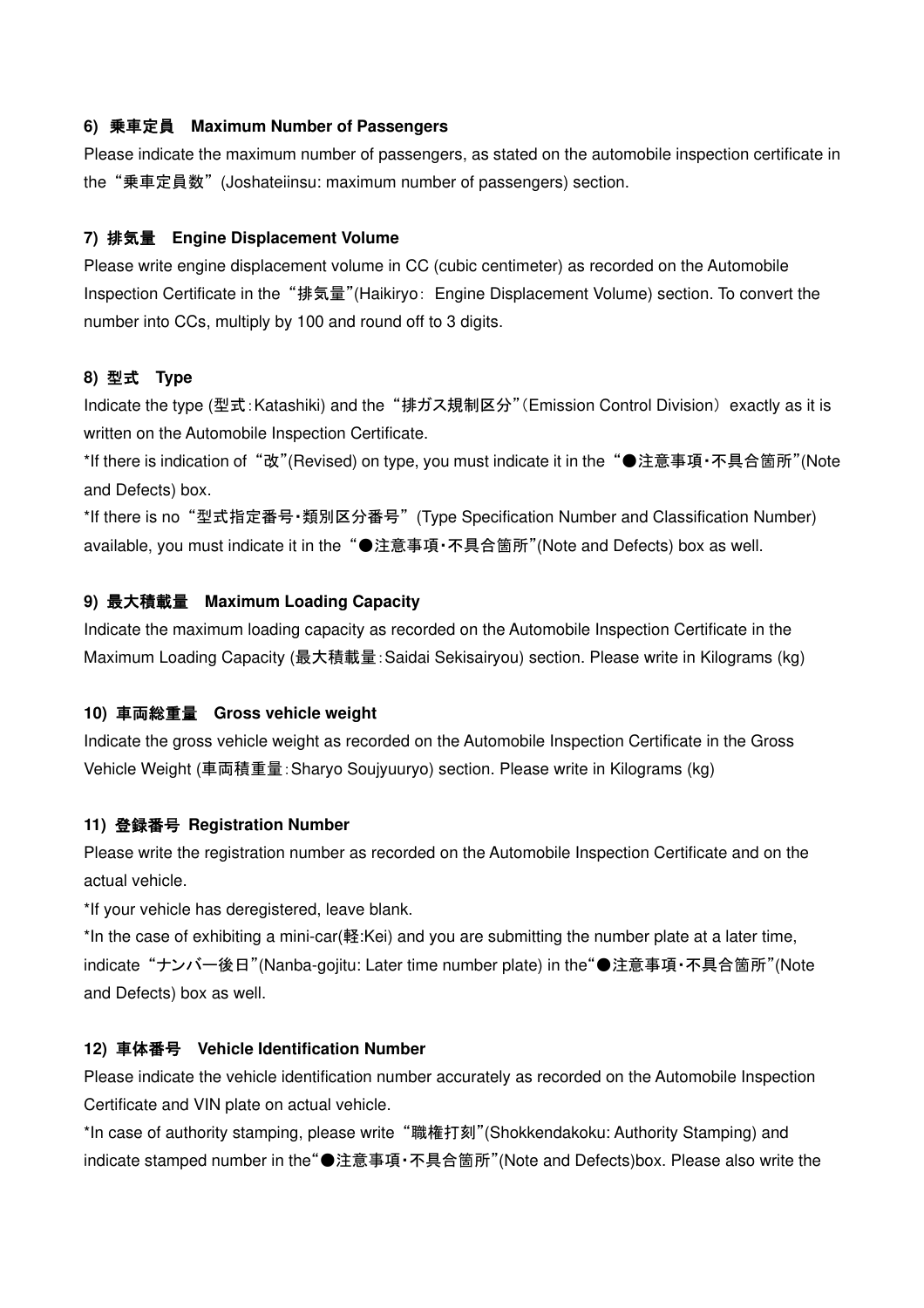stamped reason.

\*Your vehicle entry will be canceled if the number on your vehicle is unidentifiable.

## **13)** 車 歴 **Vehicle History**

Please circle either "自家用"(Jikayo: Private Use) or "事業用"(Jigyouyou: Business use) as recorded on the Automobile Inspection Certificate.

\*If it is re-registered as "private use" and it has a history of been registered as other category previously, please write the previous category. If there is no indication, your vehicle will be automatically determined as "Unknown".

## **14)** シフト **Transmission**

MT

\*If your vehicle is manual transmission, please write the number of gears in the box frame ( $□$ 速) provided. Also please circle "インパネ"(Instrument panel shift) or "フロア"(Floor shift) or "コラム"(Column shift) in accordance with the shift lever position.

\*If you are not sure the number of gears, leave blank and please write either Manual car or MT in the"● 注意事項・不具合箇所"(Note and Defects)box.

AT

\*If your vehicle is automatic car, please circle AT in the "シフト"(Shift) box. Also please circle "インパ ネ"(Instrument panel shift) or "フロア"(Floor shift) or "コラム"(Column shift) in accordance with the shift lever position.

\*Even if you write AT・5 speed on your entry sheet, it will be indicate just a AT on auction sheet. If you expect to indicate the number of gears, please write it in the"●注意事項・不具合箇所"(Note and Defects) box.

\*If your vehicle is equipped with a multifunction transmission such as INMAT, SMOOTHER, ESCOT, PROSHIFT, please circle the"トク S" in the"●シフト"(Transmission) box.

## **15)** 車 検 **Automobile Inspection Date**

Please indicate the renewal year and month as recorded on Automobile Inspection Certificate.

\*If you will submit the automobile inspection label later day, you need to indicate it in the"不具合箇所・注意 事項"box.

\*Leave blank if your vehicle is de-registered.

## **16)** 冷 房 **Air Conditioner**

Check the type of air conditioner on your vehicle. Please also write the type of the air conditioner such as AC (air conditioner), AAC (automatic air conditioner), WAC (dual air conditioner) or C (Cooler).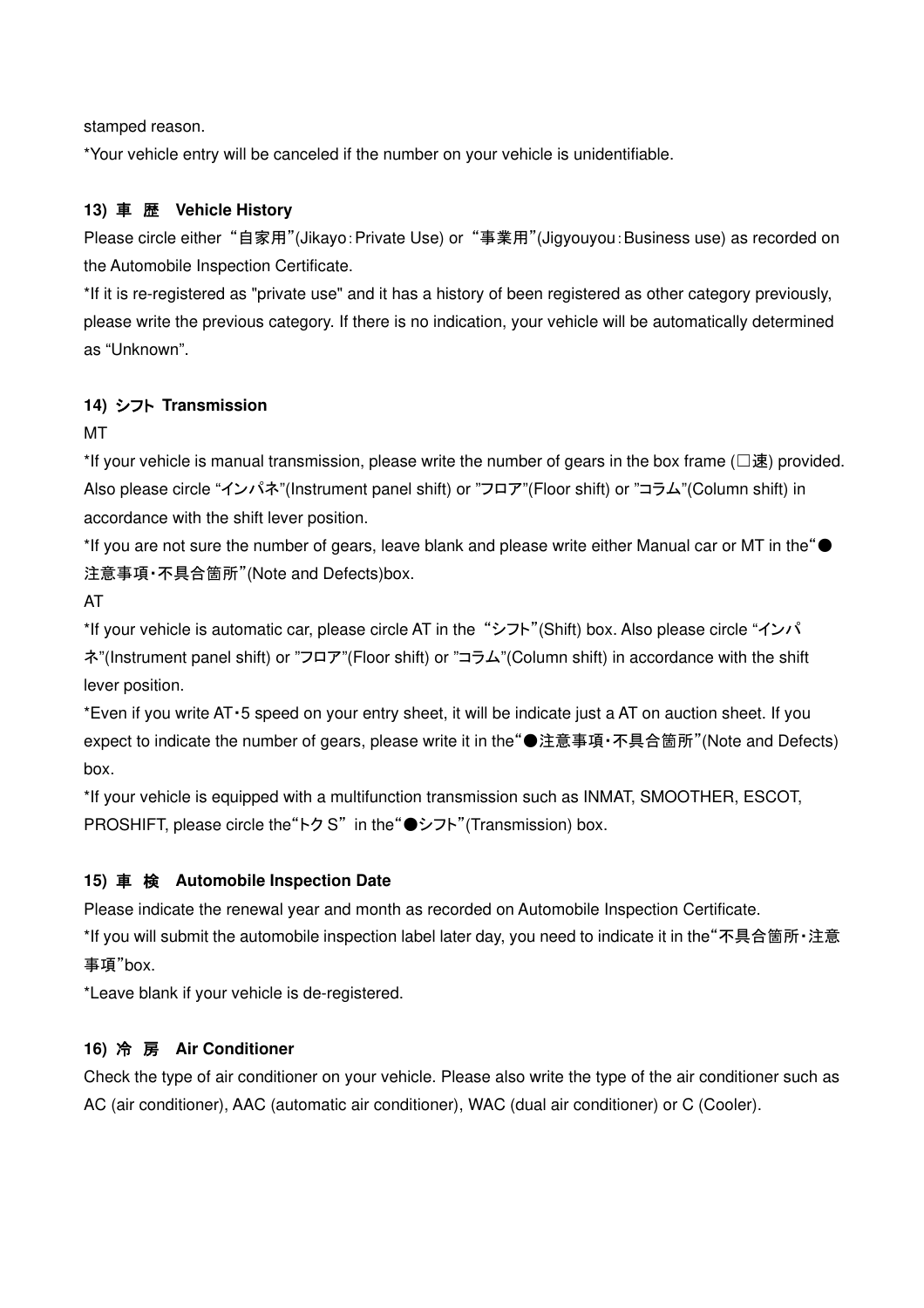#### **17)** 走行距離 **Mileage**

Write actual mileage in Kilometers (km) that is currently indicated on the vehicle odometer.

#### ・**Indicate "**\***" for Modified Odometer**

Please circle "  $*$  " mark in the box frame (□) provided of "走行"(mileage) box. Also write the word "メーター改ざん車" (me-ta-kaizansha: Modified Odometer) in the "●走行に関する補足事項" (Remarks on Mileage) box.

i.e.: Mileage: Odometer indicated 34,567km and modified odometer (\*). Please fill in as below. Mileage box: \* 34,567km

Remarks on Mileage box : メーター改ざん車, H17.4.4 56,789km オークション流通歴あり (Odometer Modified, History of auction exhibited at 56,789km on 4/4/2005).

#### ・**Indicate "#" for Mileage Unknown**

Please circle "#" mark in the box frame (□) provided of "走行"(mileage) box. Also write the word "走 行距離不明" (Soukoukyori Fumei: Mileage Unknown) in the "●走行に関する補足事項"(Remarks on Mileage) box.

i.e.: Mileage: Odometer indicated 34,567km and mileage unknown (#). Please fill in as below.

Mileage box: #34,567km

Remarks on Mileage box : 走行不明車両 記録簿無しの為(Mileage Unknown, Record Book missing).

#### ・**Indicate "\$" for Replaced Odometer**

Please circle "\$" mark in the box frame (□) provided of "走行"(mileage) box and write total mileage by adding the mileage on old odometer and new odometer. Also write the word "メーター交換車" (Meta-koukannsha: Odometer Replaced) and additional information include the date and mileage at the time of replaced and reason in the "●走行に関する補足事項"(Remarks on Mileage) box. i.e.: Mileage: Odometer indicated 555km and replaced odometer (\$). Please fill in as below. Mileage box: \$13,555km

Remarks on Mileage box : メーター交換車 H17.7.7 13,000km 時(記録簿記載有り)現メーター555km (Odometer replaced on 7/7/2005 at 13,000km (Record Book available) mileage on current odometer 555km).

#### ・**Mile indicated Odometer**

To convert to Kilometers, multiply the displayed odometer mileage by 1.61 and write km mileage in the "●走行に関する補足事項"(Remarks on Mileage) box. Then, write the word "マイル表示" (Mairuhyouji: Mile Indicated) in the "●走行に関する補足事項"(Remarks on Mileage) box.

#### ・**Vehicle equipped with Tachograph**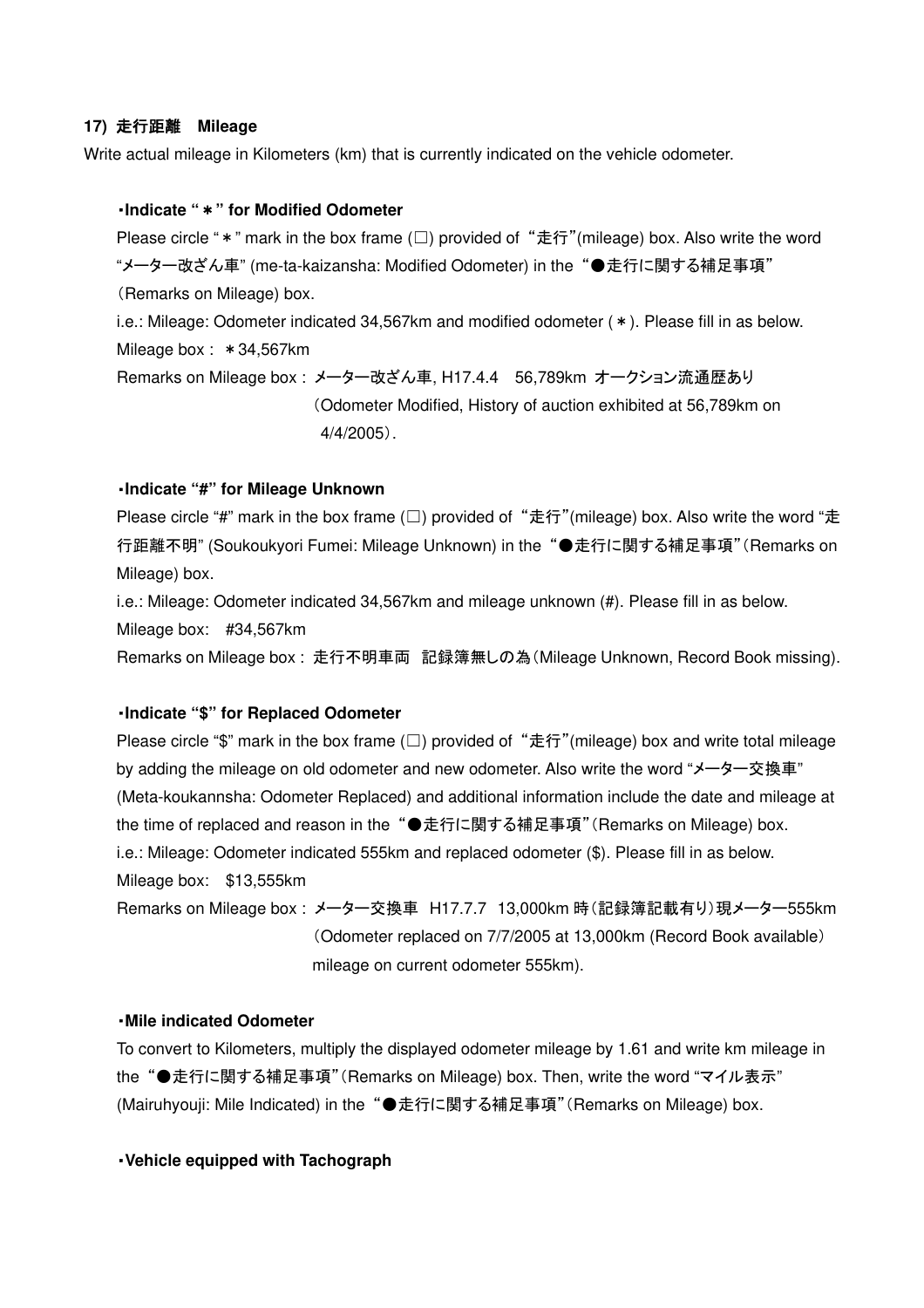Please write the manufactured year of Tachograph, in the section of"タコグラフ年式"(Tachograph Model Year) under the section of "●走行に関する補足事項"(Remarks on Mileage) box.

## **18**) 燃 料 **Fuel**

Please circle the type of fuel, G for gasoline or D for diesel. For other fuel types such as electric, LPG or CNG, please write the type of the fuel in the parentheses as recorded on the Automobile Inspection Certificate.

\*If there is no indication, fuel box will be blank.

\*If your vehicle uses special fuel such as LPG (liquid propane gas) or CNG (compressed natural gas), please take extra caution of the tank expiration date and also thoroughly check that the necessary documents are complete.

\*If your vehicle uses special fuel such as LPG (liquid propane gas) or CNG (compressed natural gas), please check that the remaining fuel in the tank is sufficient at the time of auction entry.

\*If it has expired a tank expiration date, please indicate it in the"●注意事項・不具合箇所"(Note and Defects) box.

\*If you have the necessary documents for special fuel tank, please put a circle mark in the box frame ( $\Box$ ) provided of 【特殊燃料容器証明書】(special fuel tank certificate) in the "●後送品等申告欄"(Items which will be provided at later day) box.

#### **19)** 外装色 **Body Color**

Please write the current color of the vehicle. \*If the vehicle has been repainted, circle 【色替 有】(Irogae Ari: Color Changed).

## **20)** 諸元 **Body Size**

Please write the length, width and height of the vehicle accurately as recorded on the automobile Inspection certificate and actual vehicle.

## **21)** 純正装備品 **Original Manufacturer Equipment**

Please circle the items which are original manufacturer equipment. \*Don't circle for aftermarket equipment.

## **22)** リサイクル料金 **Recycle Fee**

If recycling fee has been paid on the vehicle, write the amount indicated on A or B ticket. (Both A and B amount should be equal) Auction will classify as no recycle fee paid for the vehicle if this section is left blank.

## **23)** 上物メーカー **Truck Body Manufacturer**

Please write the name of truck body manufacturer.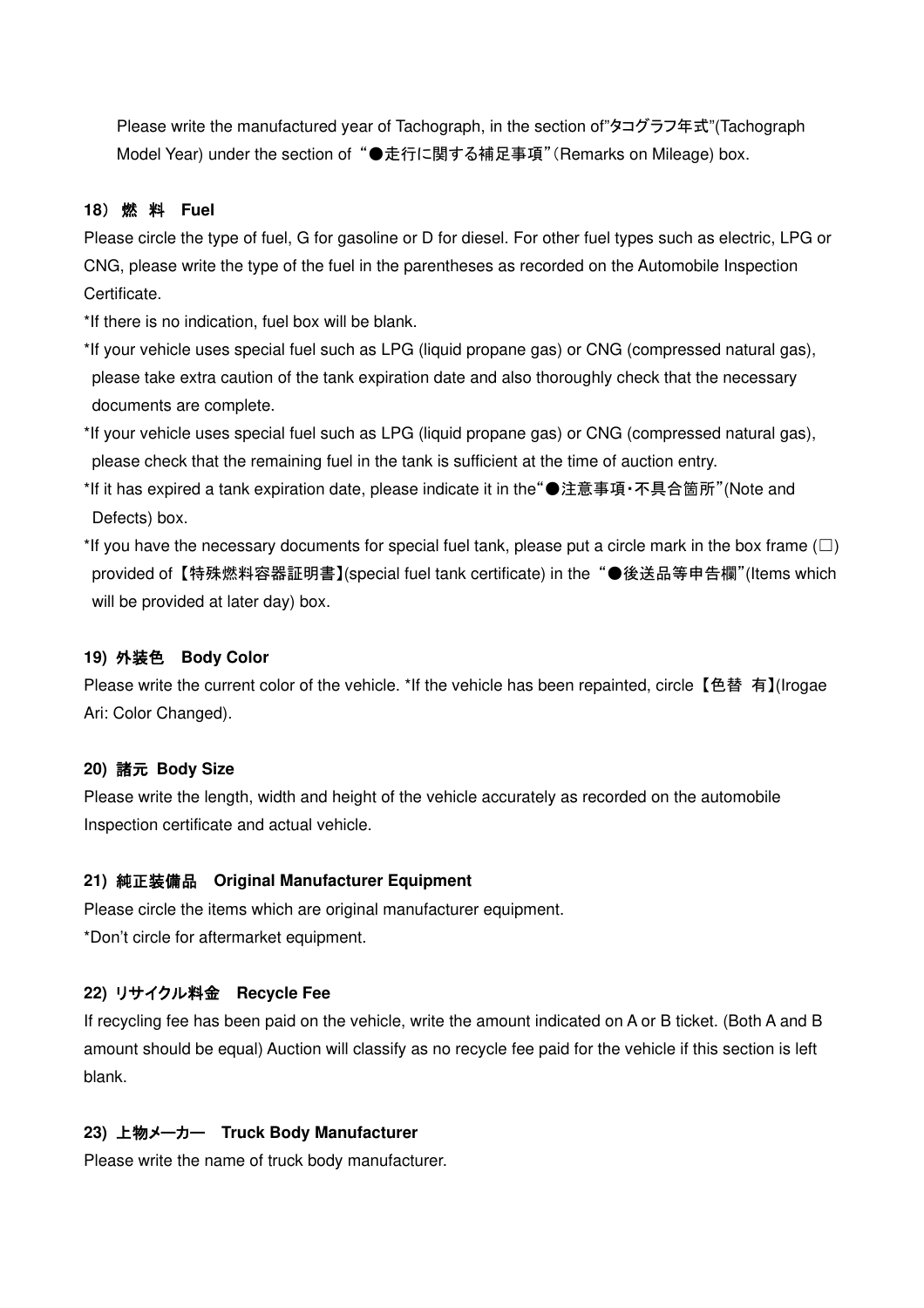#### **24**) 上物年式 **Model Year of Truck Body**

Please write model year of the truck body.

#### **25)** 名義変更期限 **Title Change Expiration Date**

Please write the title expiration date if expiration date on the title transfer document is before the end of following month or if more than 21 days from the auction day.

#### **26)** 上物寸法 **Interior Dimension Of Truck Body**

Please write the interior dimension of truck body.

#### **27**) クレーン段数 **Number of Sections in Telescoped Crane Boom**

Please indicate number of sections of the telescoped crane boom.

#### **28**) 吊りトン数 **Maximum Lifting ton capacity**

Please write maximum lifting ton capacity of the crane.

#### **29)** 付属品等申告欄 **Accessories which will be provided at later day**

Please circle the items that belong to the vehicle and will be provided at later day from the item list on the right side box.

#### **30)** ●セールスポイント **Sales Points**

Write any additional functional parts and accessories here. If there are parts associated with the accessory, make sure those parts are available. Please do not include any malfunctioning or broken items in this section. It may cause arbitration if these parts are missing.

#### **31)** ●注意事項・不具合箇所 **Malfunction Disclosure and Notes**

Please write the item or the function which is not working appropriately and/or missing parts.

#### **32)** スタート価格 **Starting Price**

Please write your starting bid price as it will be indicated on the auction stock list. Please write the starting bid price prior to submitting this form to the auction.

#### **33)** 希望価格 **Desired selling price**

Please write your desired selling price including auction conductor's selling price allowance that is 30,000yen.